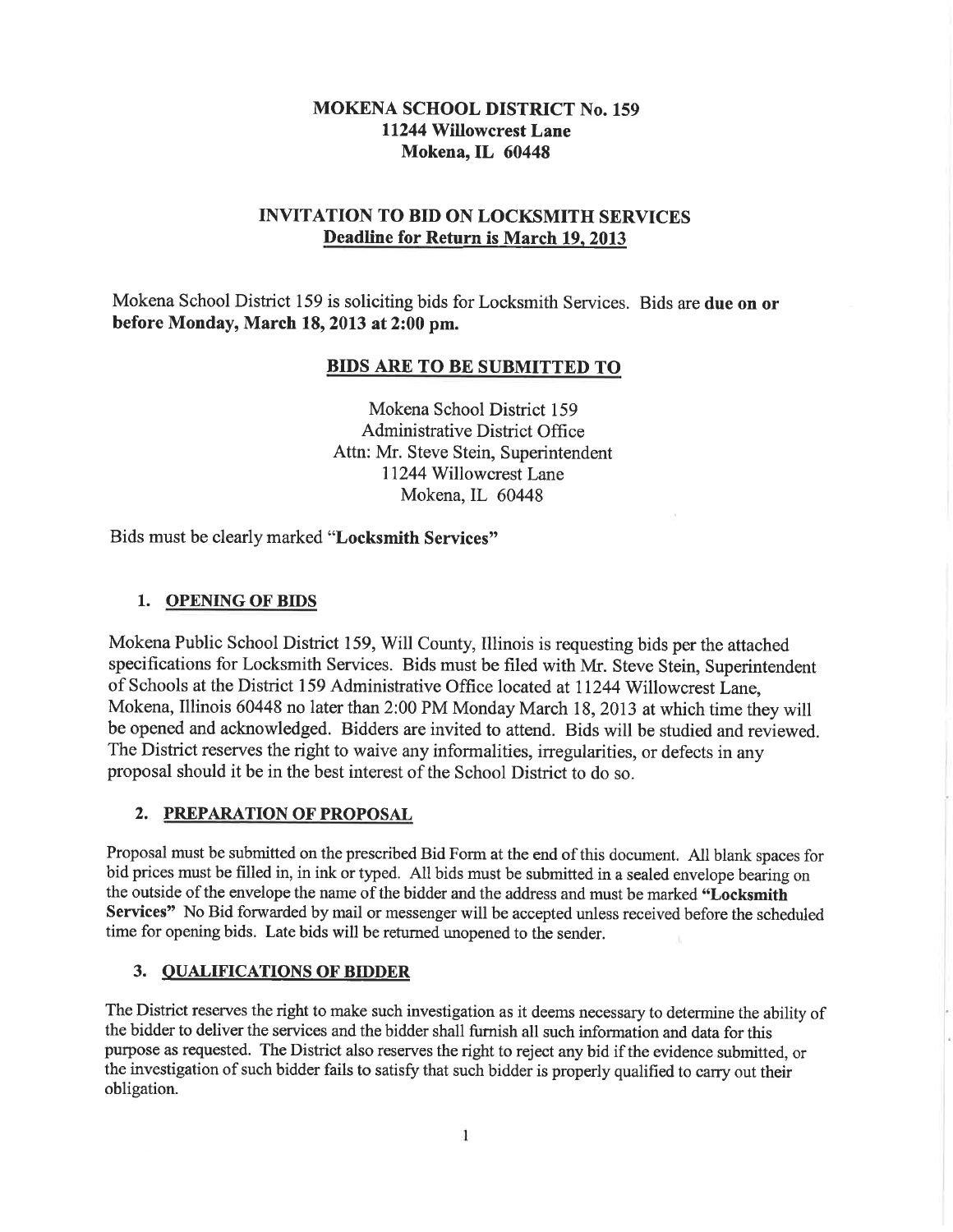#### 4. METHODS OF AWARD

The District reserves the right to reject any and all bids or to accept a bid in whole or in divisible part if deemed to be in the best interest of the School District. The District reserves the right to choose altemates it deems to be in the best interest of the School District. In the case of tie bids, the District shall have the right and authority to award orders to the bidder or bidders best meeting all specifications and conditions based upon the sole judgment of the School District. Following award of bid(s), purchase orders will be written to the successful Bidder(s) within the time for acceptance specified in the Invitation to Bid.

#### 5. DURATION AND WITHDRAWAL OF BIDS

All bids shall be binding for 60 calendar days following the bid opening date, unless the bidder, upon request of the District, agrees to an extension. A written request for the withdrawal of the bid or any part thereof may be granted if the request is received by the District prior to the specified time of bid opening. No bids may be withdrawn after they have been opened.

#### 6. CERTIFICATES

All bidders shall submit all certificates as required by law.

#### 7. INVOICES

The successful Contractor shall submit three copies of invoices. Payment to the contractor shall be made within 30 days after receipt of invoice and acceptance of delivered computers. Payments are approved by the Board of Education at its monthly Board meeting (typically the third Wednesday of each month) provided a valid invoice is received at least one week prior to the Board meeting and said service has been provided and accepted by the Board of Education.

#### 8. COMPLETION DELfVERY TIME

If delivery time will exceed thirty (30) days after receipt of a purchase order, state the delivery time by the respective item in the "Description" column. All prices must be quoted F.O.B. destination. Shipments shall become property of District after delivery and acceptance, and Board approval.

#### 9. LATE BIDS

Formal bids, amendments thereto, or requests for withdrawal of bids received by the District after the time specified for bid opening will not be considered.

#### 10. COMPLETENESS

All information required by the Invitation to Bid must be supplied to constitute a proper bid.

#### 11. AUTHORITY TO ACT AS AGENT

Upon request, the bidder will provide proof to the District that the signatory on the proposal form has the authority to bind the bidder to the price(s) quoted.

#### 12. DEVIATIONS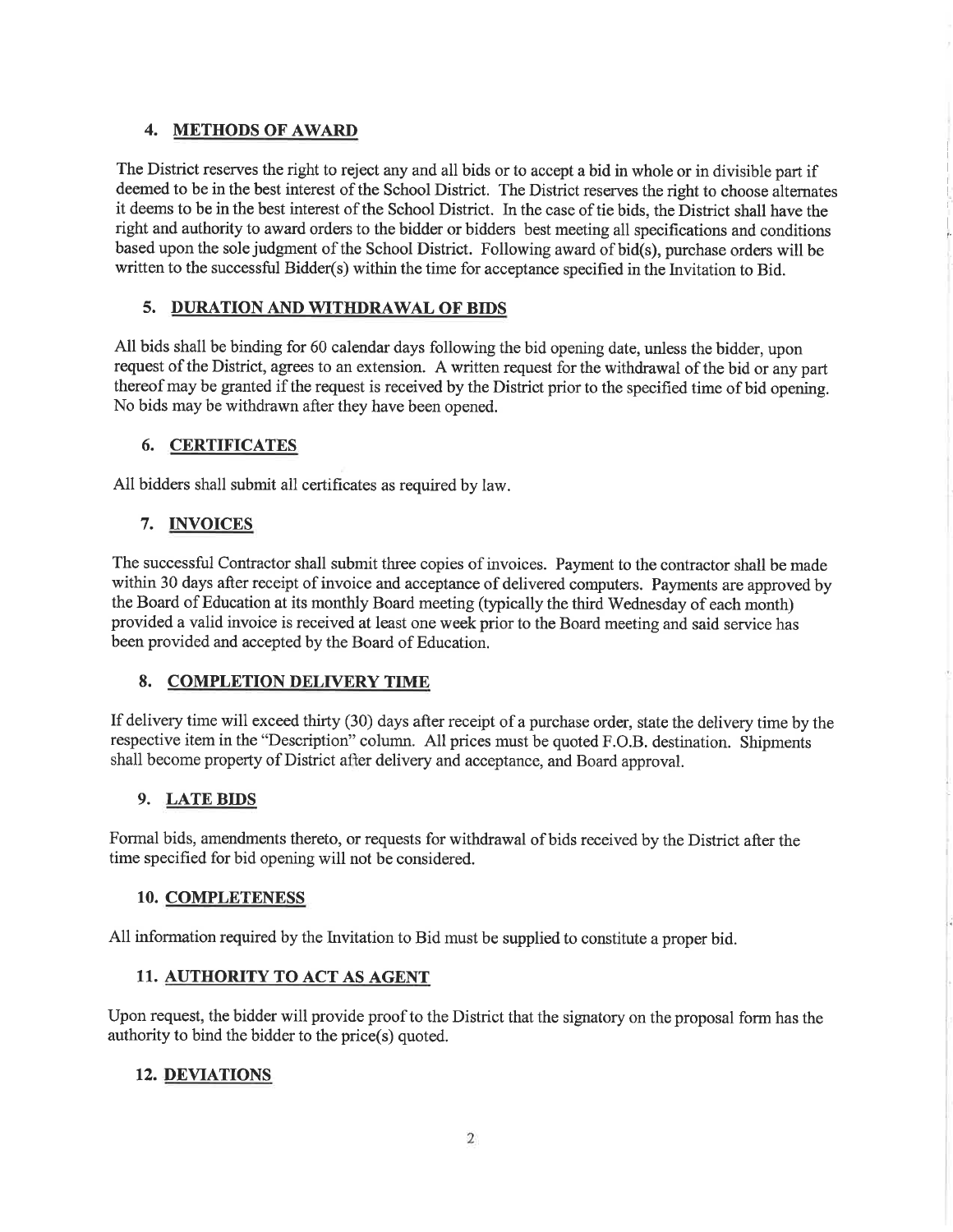In the event that the Bidder intends to deviate from the specifications, all such deviations must be listed and attached to the bid. The absence of submitted deviations will assure the District that no deviations from specifications exist.

#### 13. OUESTIONS REGARDING SPECIFICATIONS

Should a bidder find discrepancies or omissions in the specifications or instructions, or should he/she be in doubt as to their true meaning, he/she should notify the Director of Technology, who will in turn, clariff such specifications and notiff other bidders of any material change or clarification.

#### 14. SUBLETTING CONTRACT

It is mutually understood and agreed that the Bidder shall not assign, transfer, convey, sublet, or otherwise dispose of his/her contract or right, title or interest therein, or power to execute such contract, to any other person, firm or corporation, without the previous written consent of the District, but in no case shall such consent relieve the Bidder from his/her obligation, or change the terms of the Contract.

#### 15. NON.DISCRIMINATION

No bidder who is the recipient of the District's funds, or proposes to perform any work or fumish any goods under this agreement shall discriminate against any worker, employee or applicant or any member of the public because of religion, race, sex, color, or national origin, nor otherwise commit any unfair employment practice. Bidder further agrees that this article will be incorporated by the bidder into all contracts entered into with suppliers of materials or services, contractors and subcontractors and all labor organizations furnishing skilled, unskilled, and craft union skilled labor, or who may perform any such labor or services in connection with this contract.

#### 16. SEXUAL HARASSMENT POLICY

Every party to a public contract and every eligible bidder must have a written sexual harassment policy that shall include, at a minimum, the following information: (i) the illegality of sexual harassment; (ii) the definition of sexual harassment under state law; (iii) a description of sexual harassment, utilizing examples; (iv) the recourse, investigative and complain process available through the Illinois Department of Human Rights and the Human Rights Commission; (v) directions on how to contact the Department and Commission; and (vi) protection against retaliation as provided by Section 6-101 of the Human Rights Act. The bidder/contractor must provide a copy of such written policy to the Department of Human Rights upon request.

#### 17. INDEMNITY

Bidder/contractor shall indemnify, keep and save harmless the District, its agents, officials and employees, against all injuries, death, loss, damages, claims, patent claims, suits, liabilities, judgments, cost and expenses, which may in any way accrue against the District in consequence of the granting of this contract or which in any way result there from, whether or not it shall be alleged or determined that the act was caused through negligence or omission of the Contractor or his employees, and the Bidder/contractor shall, at his/her own expense, appear, defend and pay all charges of attorneys and all costs and other expenses arising therefrom or incurred in connection therewith, and if any judgment shall be rendered against the District in any such action, the bidder/contractor shall, at his/her own expense, satisfy and discharge the same. Bidder/contractor expressly understands and agrees that any performance bond or insurance protection required by this contract, or otherwise provided by bidder, shall in no way limit the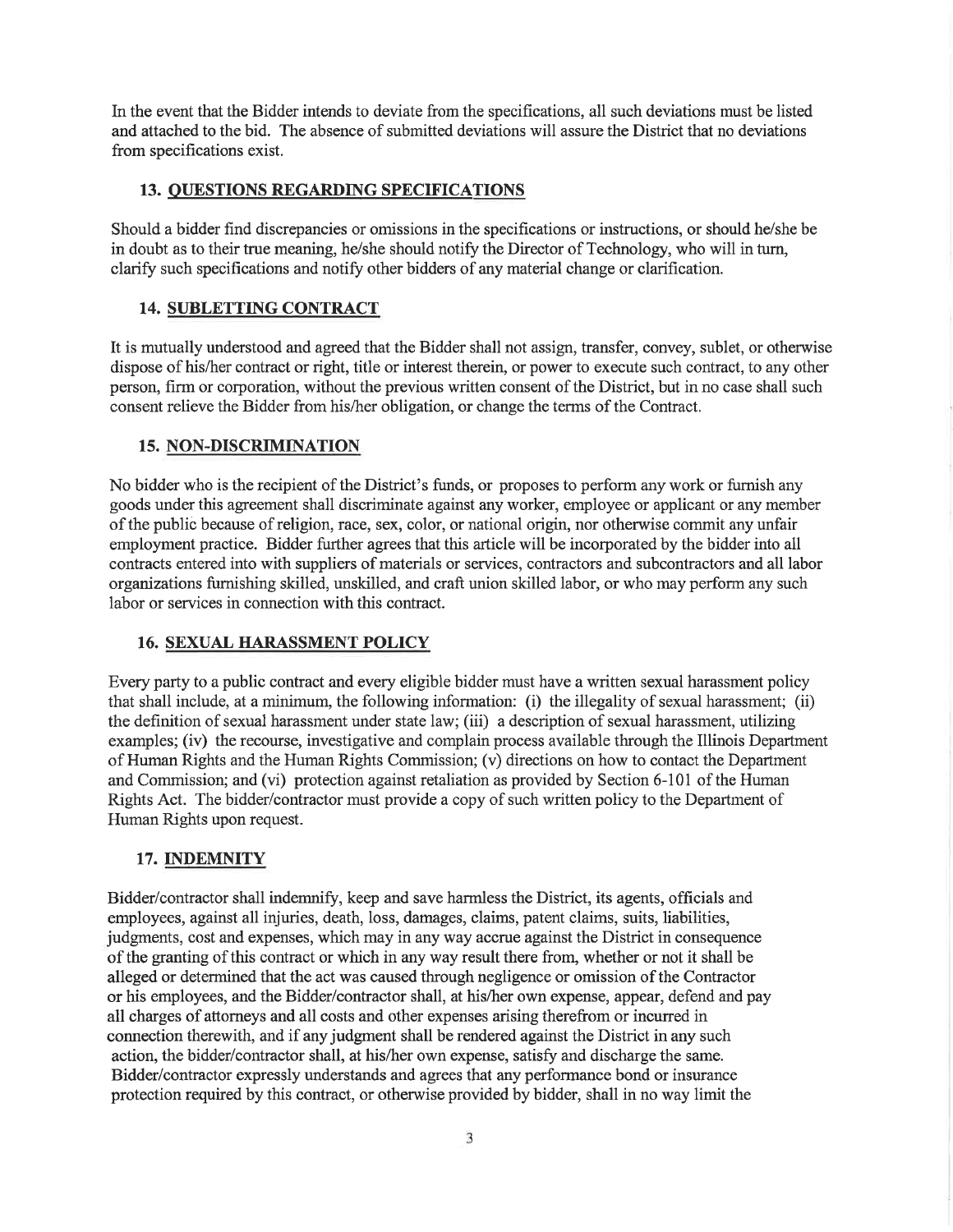responsibility to indemniff, keep or save harmless and defend the District as herein provided.

#### 18. COLLUSIVE BIDDING

The bidder certifies that his/her bid is made without any previous understanding, agreement or connection with any person, frm, or corporation making bid for the same project, and is in all respects fair, without outside control, collusion, fraud, or otherwise illegal action.

#### 19. IDENTICAL BIDDING. EXECUTIVE ORDER NO. 10946

All identical bids submitted to the District as a result of advertised procurement for materials, supplies, equipment or services exceeding \$2,500.00 in total amount shall, at the discretion of the District, be reported to the Attomey General of the United States in accordance with Form DJ-1510 and the Presidential Order dated April 24,1961 for possible violation and enforcement of antitrust laws.

#### 20. CONTRACTOR NOT AN AGENT

The bidder/contractor shall not be held or deemed in any way to be an agent, employee, or official of the District, but rather an independent contractor furnishing services to the District.

#### 21. RESPONSIBILITY FOR MATERIALS SHIPPED

The bidder/contractor shall be responsible for the materials or supplies covered by this contract until they are delivered at the designated point, but the bidder/contractor shall bear all risk on rejected materials and supplies after notice of rejection. Rejected materials or supplies must be promptly removed by and at the expense of the bidder/contractor after notification of rejection.

#### 22. INSPECTIONS

Inspection and acceptance of supplies and materials will be made after delivery. Final inspection shall be conclusive except as regards latent defects, fraud, or such gross mistakes as amount to fraud. Final inspection and acceptance or rejection of the materials or equipment will be made as promptly as practicable, but failure to inspect or accept or reject materials or equipment shall not impose liability on the District for such materials or equipment as are not in accordance with the specifications. All delivered materials shall be accepted subject to inspection and physical count.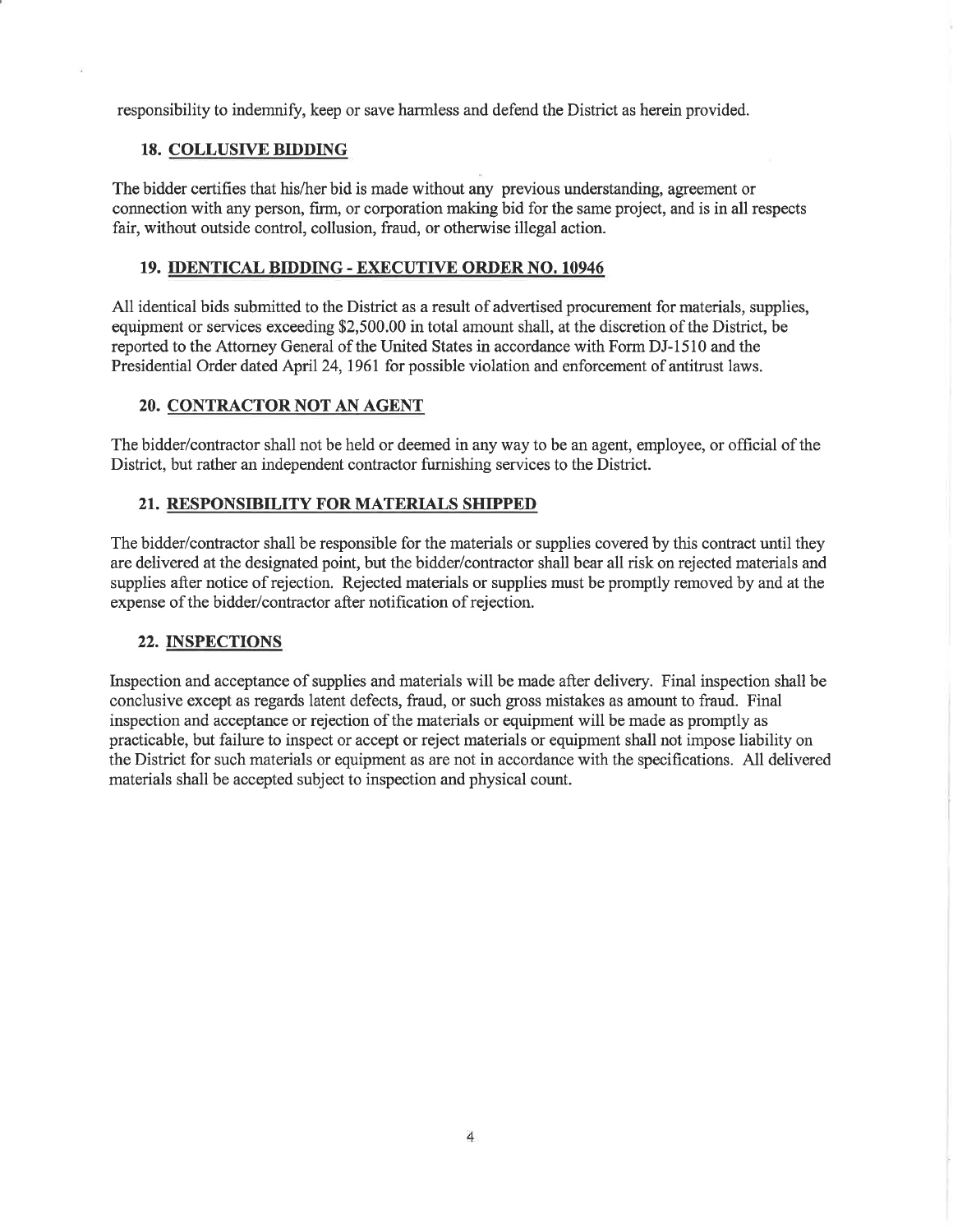## SPECIFICATIONS Locksmith Services

Mokena Elementary School 11244 Willowcrest Lane, Mokena, IL 6044g

Provide and Install the following:

Location: Main Front Door, (1):

'Installation of one (l ) new electronic strike and call box on the front door. Install two (2) new Aiphone Box Access Sentry sets.

Location: Front vestibule doors , (2):

.Installation of new electric strike on each door.

Location: Rear Doors, (5):

.Installation ofnew electronic strikes and new keypads.

Mokena Intermediate School 11331 W. 195<sup>th</sup> Street, Mokena, IL 60448

Provide and Install the followine:

Location: Main Front Door (l)

'Installation of one ( <sup>I</sup>) new electric strike and call box on front door. Install one ( I ) new Aiphone box access sentry set

Location: Front vestibule doors , (1):

.Installation of new electric strike on door

Location: One (l) Rear Door

.Installation ofnew electronic strikes and new keypads.

Mokena Junior High School 19815 Kirkstone Way, Mokena, IL 60448

Provide and Install the following:

Location: Main Front Door (l)

'Installation ofone (l) new electric strike and call box on front door. Install one (l) new Aiphone box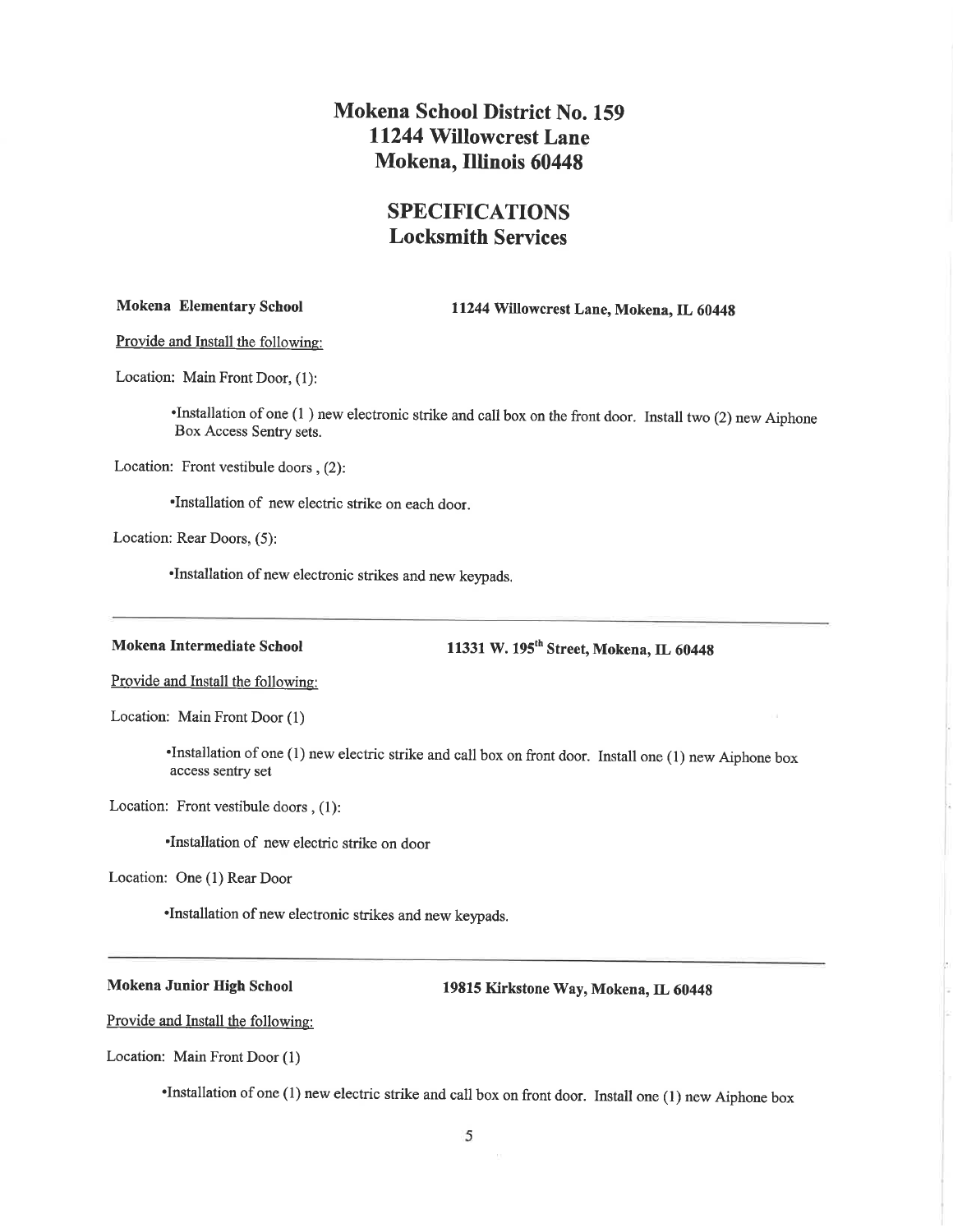access sentry set.

Location: Front vestibule doors, (1):

·Installation of new electric strike on door

Location: Rear Doors, (2)

·Installation of new electronic strikes and new keypads

### Parts required (or equivalent):

HES 9600-630 Genesis Rim Exit Strike 9" surface mount 12/24 vdc

Adams-Rite 7400 Electric Strike 1 ¼ x 4 7/8 12 ac/dc-24 ac/dc

Aiphone Box Access Sentry set

Carefree fully-sealed digital access keypad model 1050-A, 1000 personal codes.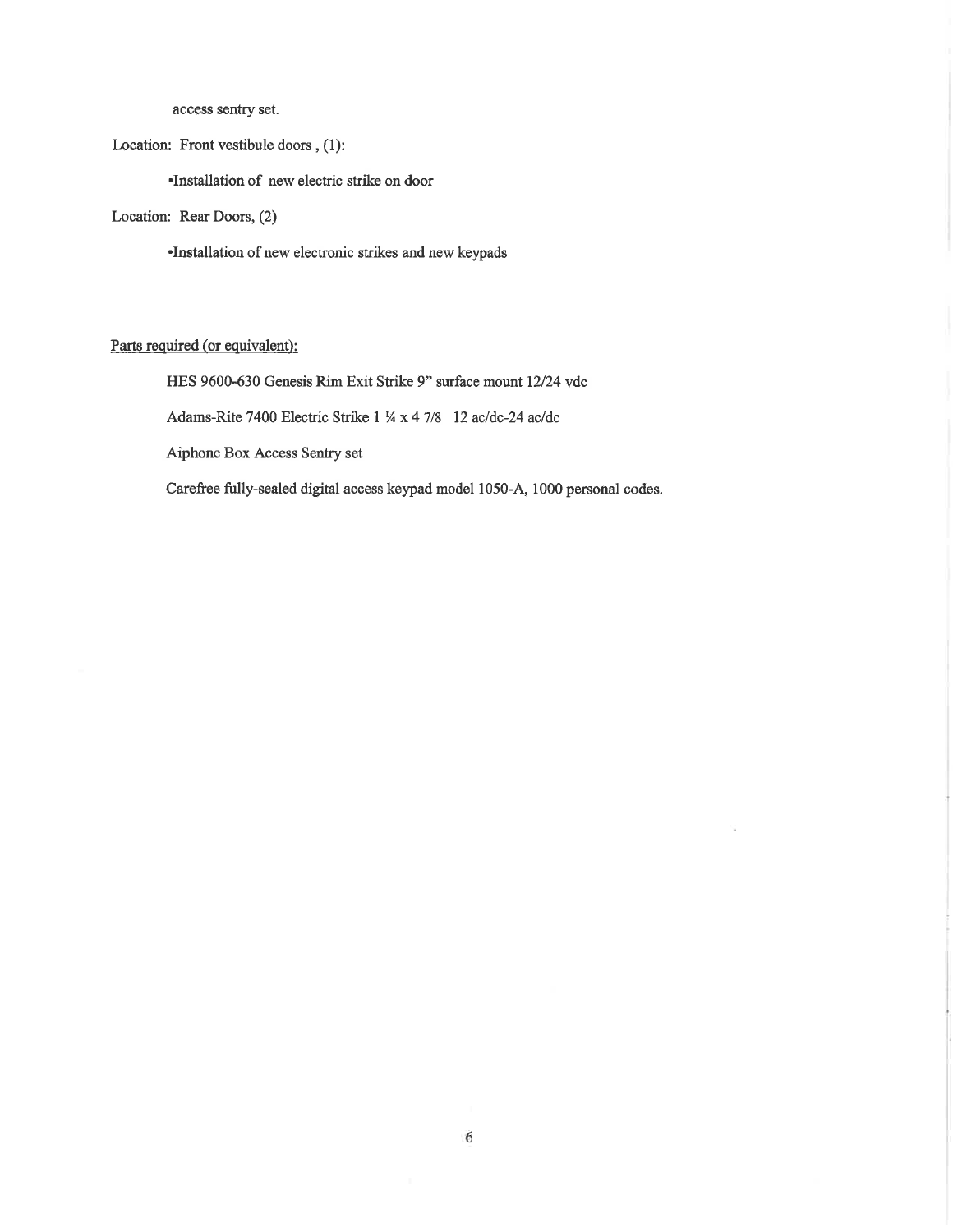# **SPECIFIC BIDDER INFORMATION**

| PARTNERSHIP OR CORPORATION UNDER STATE LAWS OF: _____________                                                                                                                                                                  |               |
|--------------------------------------------------------------------------------------------------------------------------------------------------------------------------------------------------------------------------------|---------------|
| AUTHORIZED SIGNATURE: University of the contract of the contract of the contract of the contract of the contract of the contract of the contract of the contract of the contract of the contract of the contract of the contra |               |
|                                                                                                                                                                                                                                |               |
| TO CONTACT REGARDING THIS BID: University of the contract of the contract of the contract of the contract of the contract of the contract of the contract of the contract of the contract of the contract of the contract of t | <b>PERSON</b> |
|                                                                                                                                                                                                                                |               |

This page must be returned signed and notarized for the bid to be considered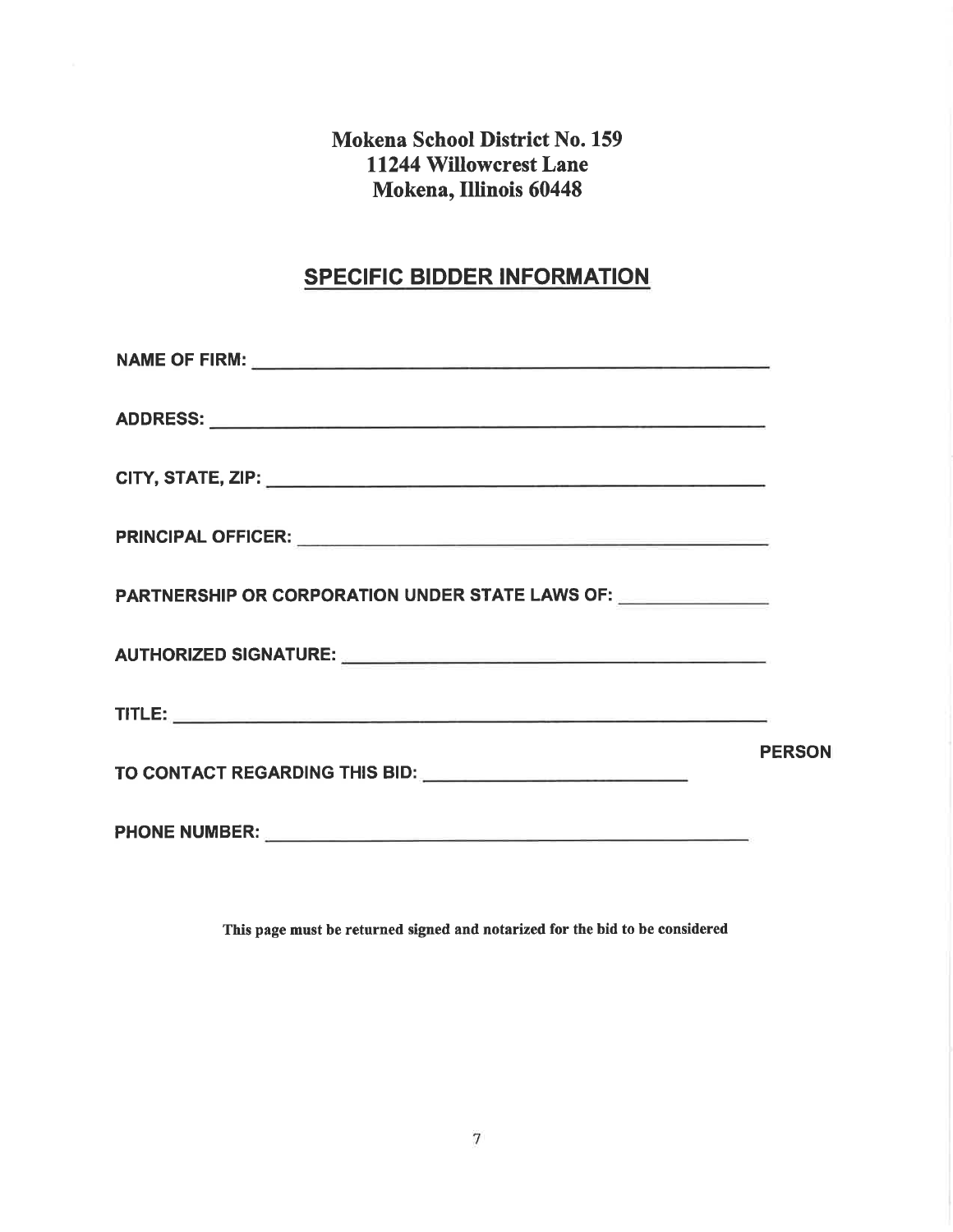## **BID FORM**

**Total Bid Price for Locksmith Services** Per specification listed.

 $\bar{\nu}$ 

 $s$  $\sim$ 

**Shipping** 

**Delivery Time**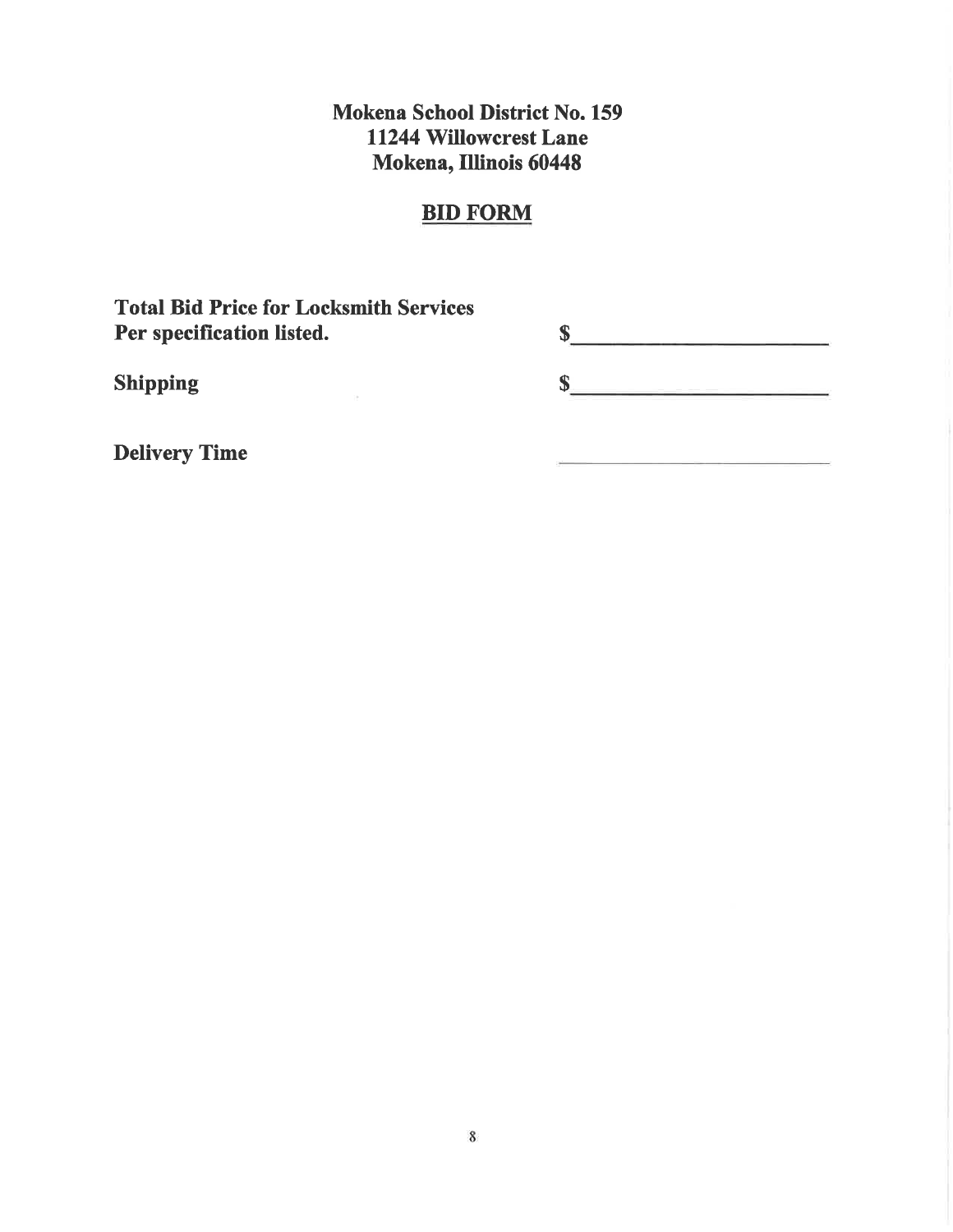## This page must be returned signed and notarized for the bid to be considered Mokena School District No. 159 11244 Willowcrest Lane Mokena, IllÍnois 60448

# Assurances and Certifications PART <sup>1</sup>

# STATEMENT OF ETHICS CERTIFICATION

By submission of this bid or proposal, the bidder certifies that:

- 1. This bid or proposal has been independently arrived at without collusion with any other bidder or with any competitor.
- 2. This bid or proposal has not been knowingly disclosed and will not be knowingly disclosed, prior to the opening of bids or proposals for this project, to any other bidder, competitor or potential competitor.
- 3. No attempt has been made or will be made to induce any other person, partnership or corporation to submit or not to submit a bid or proposal.
- 4. Bidder has not been convicted of price fixing nor pleaded "no contest" to such charges within the last five (5) years.

5. Bidder is not subsidiary of a company that has been convicted of price fixing nor pleaded "no contest" to such charges within the last fìve (5) years.

> Authorized Agent  $By:$

SUBSCRIBED and SWORN TO before me

this  $\qquad \qquad$  day of  $\qquad \qquad$ , 20

**NOTARY PUBLIC** 

This page must be returned signed and notarized for the bid to be considered.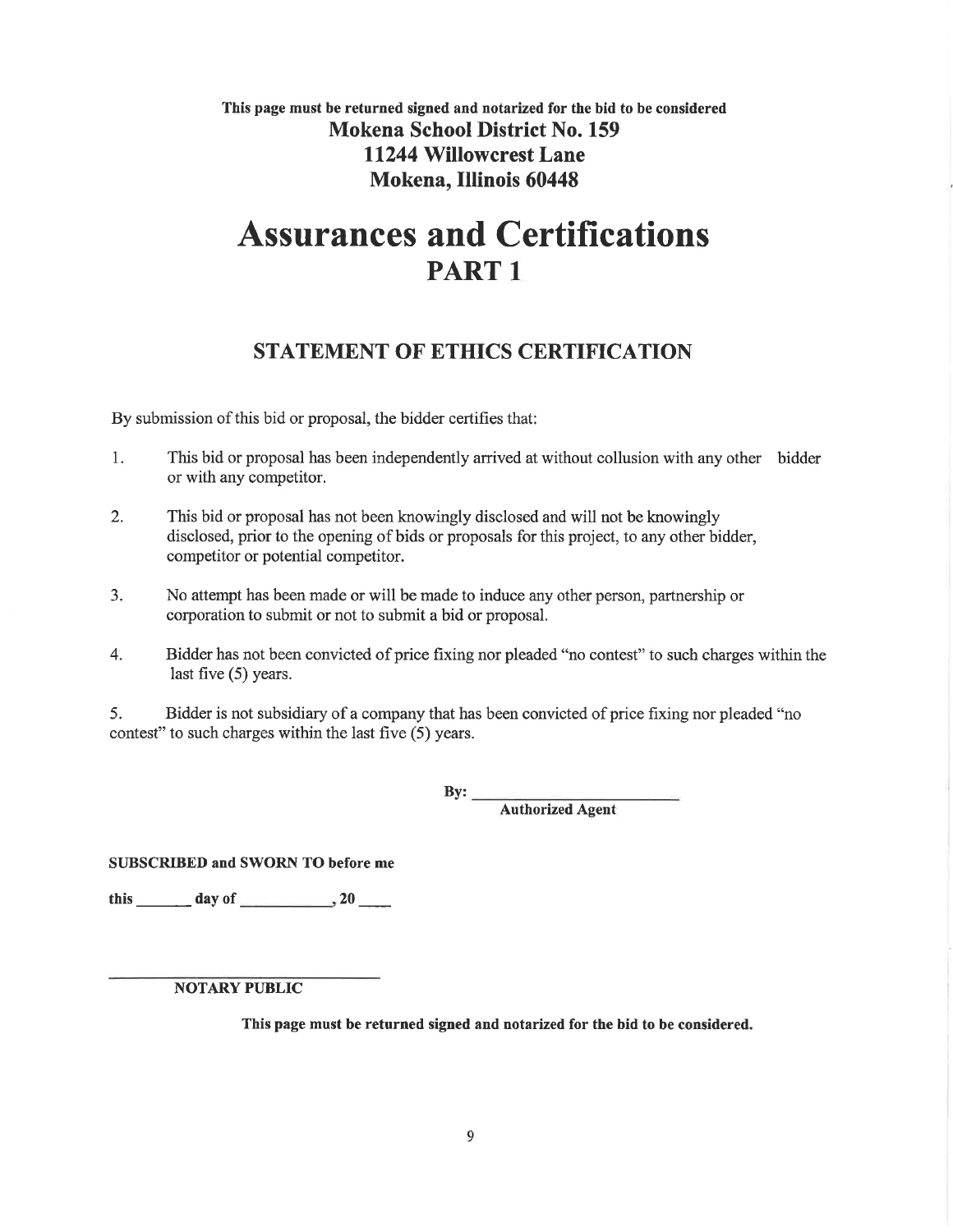# Assurances and Certifications PART 2

#### SUPPLIER'S/CONTRACTOR'S CERTIFICATION

As part of its bid, the supplier/contractor does hereby certify that said supplier/contractor is not barred from bidding on the contract as a result of violation of either Section 33E-3 or 33E-4 of Article 33E of Chapter 38 of the Illinois Revised Statues.

By:

Authorized Agent

CERTIFICATE OF COMPLIANCE WITH ILLINOIS DRUG-FREE WORKPLACE ACT (Suppliers/Contractors with 25 or More Employees)

As part of its bid, the supplier/contractor does hereby certify pursuant to section 3 of the Illinois Drug-Free Workplace Act (Ill.Rev.Stat. ch 127. para. 132.313) that [he, she, it] shall provide a drug-free workplace for all employees engaged in the performance or work under the contract by complying with the requirements of the Illinois Drug-Free Workplace Act and, further certifies, that [he, she, it] is not ineligible for award of this contract by reason of debarment for a violation of the Illinois Drug-Free Workplace Act.

 $By:$ 

Authorized Agent

Does Not Apply (Less than 25 Employees)

 $By:$ 

Authorized Agent

SUBSCRIBED and SWORN TO before me

this  $\_\_\_\_$  day of  $\_\_\_\_$ , 20  $\_\_\_\_$ 

**NOTARY PUBLIC** 

This page must be returned signed and notarized for the bid to be considered.